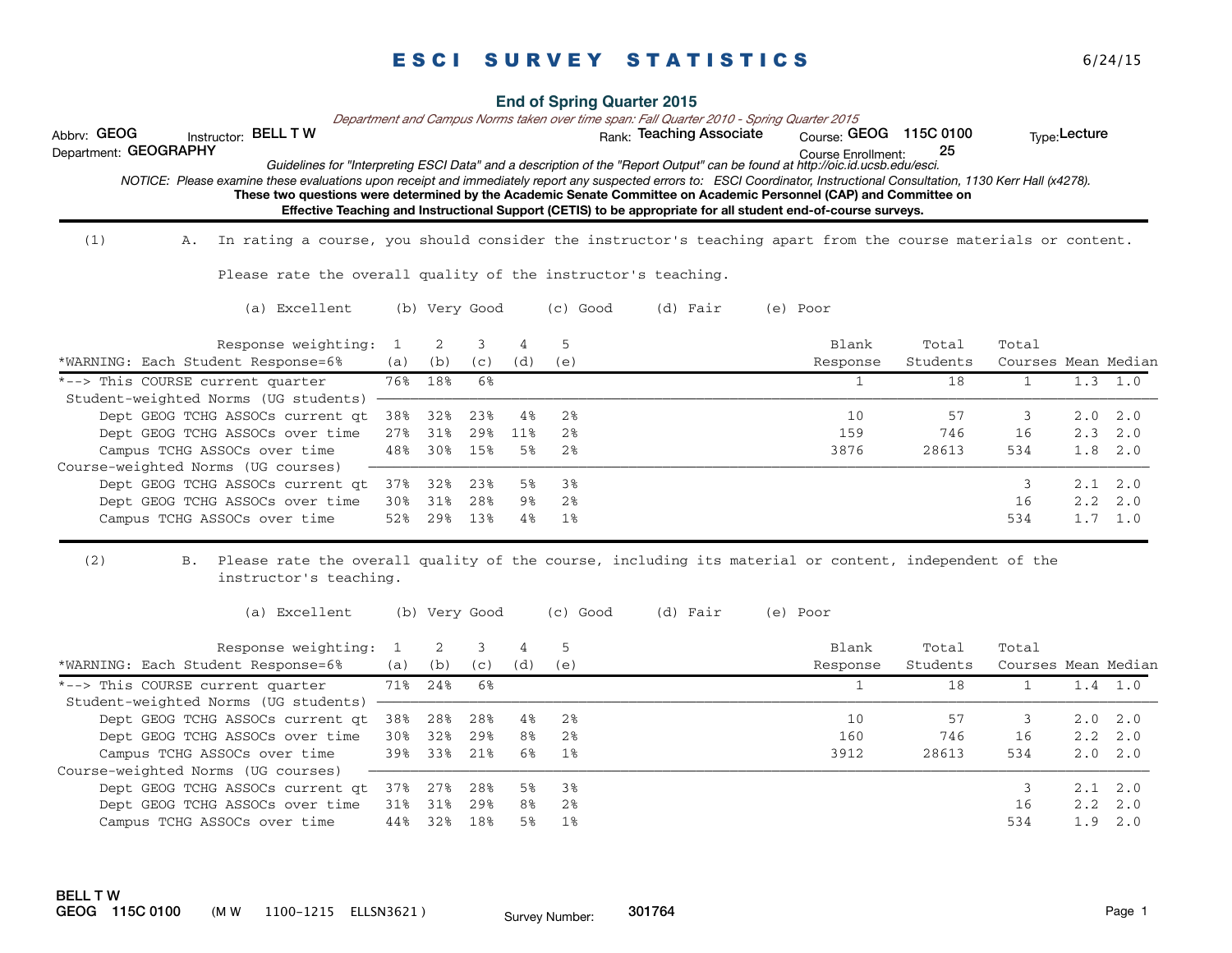#### **End of Spring Quarter 2015**

*Department and Campus Norms taken over time span: Fall Quarter 2010 - Spring Quarter 2015*

Abbrv: GEOG histructor: BELL T W with the state of the Rank: Teaching Associate course: GEOG 115C 0100 the Type:Lecture

Course Enrollment: Department: GEOGRAPHY 25 *Guidelines for "Interpreting ESCI Data" and a description of the "Report Output" can be found at http://oic.id.ucsb.edu/esci.*

 *NOTICE: Please examine these evaluations upon receipt and immediately report any suspected errors to: ESCI Coordinator, Instructional Consultation, 1130 Kerr Hall (x4278).* 

 $(2663)$ 1. The instructor's preparation and presentation of lecture materials.

| (a) superior                                                | (b) good |          |     | (c) average |     | (d) fair | (e) poor |                   |                   |                              |                 |
|-------------------------------------------------------------|----------|----------|-----|-------------|-----|----------|----------|-------------------|-------------------|------------------------------|-----------------|
| Response weighting: 1<br>*WARNING: Each Student Response=6% | (a)      | 2<br>(b) | (C) | (d)         | (e) |          |          | Blank<br>Response | Total<br>Students | Total<br>Courses Mean Median |                 |
| *--> This COURSE current quarter                            |          | 78% 22%  |     |             |     |          |          |                   | 18                |                              | 1.0             |
| Student-weighted Norms (UG students)                        |          |          |     |             |     |          |          |                   |                   |                              |                 |
| Dept GEOG TCHG ASSOCs current at 58%                        |          | 33%      | 58  | 28          | 2%  |          |          | $\mathbf{0}$      | 57                |                              | $1.6 \quad 1.0$ |
| Dept GEOG TCHG ASSOCs over time                             | 43%      | 41%      | 12% | 38          | 1%  |          |          |                   | 746               | 16                           | $1.8 \quad 2.0$ |
| Campus TCHG ASSOCs over time                                | 43%      | 41%      | 12% | 38          | 1%  |          |          |                   | 746               | 16                           | $1.8 \quad 2.0$ |

 $(8304)$ 2. The instructor's clarity and precision of speech.

(a) Superior (b) Good (c) Average (d) Fair (e) Poor

|     |                                        |                                  |                                                             |     | Blank    | Total    | Total |                     |
|-----|----------------------------------------|----------------------------------|-------------------------------------------------------------|-----|----------|----------|-------|---------------------|
| (a) | (b)                                    | (C)                              | (d)                                                         | (e) | Response | Students |       |                     |
|     |                                        |                                  |                                                             |     |          |          |       |                     |
|     |                                        |                                  |                                                             |     |          |          |       |                     |
|     |                                        |                                  |                                                             | 2%  |          |          |       | $1.7 \quad 2.0$     |
|     |                                        |                                  | 8%                                                          | 4%  |          | 746      | 16    | $2.0 \quad 2.0$     |
| 60% | 24%                                    | 10%                              | 4%                                                          | 2%  | 24       | 3996     |       | $1.6 \quad 1.0$     |
|     | Student-weighted Norms (UG students) - | Response weighting: 1<br>83% 17% | Dept GEOG TCHG ASSOCs current qt 47% 35% 16%<br>39% 33% 17% |     |          |          |       | Courses Mean Median |

 $(8310)$ 3. The instructor's ability to make the class challenging and interesting.

(a) Superior (b) Good (c) Average (d) Fair (e) Poor

| Response weighting: 1 2 3                          |         |         |         |     |     | Blank    | Total    | Total               |             |        |
|----------------------------------------------------|---------|---------|---------|-----|-----|----------|----------|---------------------|-------------|--------|
| *WARNING: Each Student Response=6%                 | (a)     | (b)     | (C)     | (d) | (e) | Response | Students | Courses Mean Median |             |        |
| *--> This COURSE current quarter                   |         | 67% 28% | 6%      |     |     |          |          |                     |             |        |
| Student-weighted Norms (UG students) -----------   |         |         |         |     |     |          |          |                     |             |        |
| Dept GEOG TCHG ASSOCs current qt 37% 21% 28% 7% 7% |         |         |         |     |     |          | 57       |                     | $2.3$ $2.0$ |        |
| Dept GEOG TCHG ASSOCs over time                    | 28% 32% |         | 25% 11% |     | 5%  |          | 746      | 16                  | $2.3$ $2.0$ |        |
| Campus TCHG ASSOCs over time                       |         | 47% 31% | 14%     | .5% |     | 38       | 3996     |                     |             | 1.92.0 |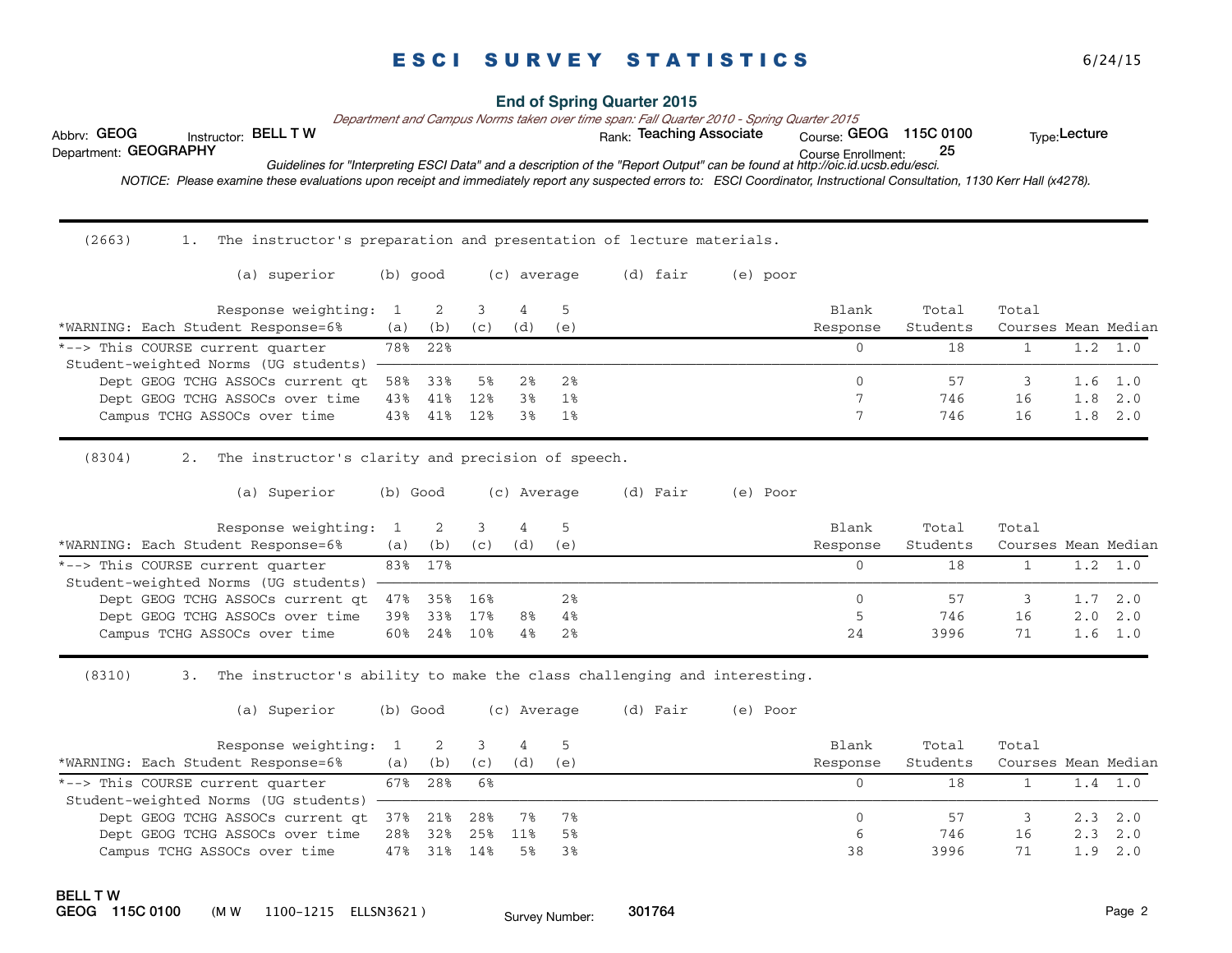#### **End of Spring Quarter 2015**

*Department and Campus Norms taken over time span: Fall Quarter 2010 - Spring Quarter 2015*

Abbrv: GEOG histructor: BELL T W with the state of the Rank: Teaching Associate course: GEOG 115C 0100 the Type:Lecture

Course Enrollment: Department: GEOGRAPHY 25 *Guidelines for "Interpreting ESCI Data" and a description of the "Report Output" can be found at http://oic.id.ucsb.edu/esci.*

 *NOTICE: Please examine these evaluations upon receipt and immediately report any suspected errors to: ESCI Coordinator, Instructional Consultation, 1130 Kerr Hall (x4278).* 

 $(8301)$ 4. The degree to which course objectives were clearly presented.

| (a) superior                                                             | (b) good |         |     | (c) average |     | (d) fair | (e) poor |                   |                   |                              |                 |
|--------------------------------------------------------------------------|----------|---------|-----|-------------|-----|----------|----------|-------------------|-------------------|------------------------------|-----------------|
| Response weighting: 1<br>*WARNING: Each Student Response=6%              | (a)      | (b)     | (C) | 4<br>(d)    | (e) |          |          | Blank<br>Response | Total<br>Students | Total<br>Courses Mean Median |                 |
| *--> This COURSE current quarter<br>Student-weighted Norms (UG students) |          | 78% 22% |     |             |     |          |          |                   | 18                |                              | 1.0             |
|                                                                          |          |         |     |             |     |          |          |                   |                   |                              |                 |
| Dept GEOG TCHG ASSOCs current at                                         | 42%      | 39%     | 11% | 5%          | 4%  |          |          | 0                 | 57                |                              | $1.9$ $2.0$     |
| Dept GEOG TCHG ASSOCs over time                                          | 38%      | 36%     | 20% | 5%          | 2%  |          |          | 6                 | 746               | 16                           | $2.0 \quad 2.0$ |
| Campus TCHG ASSOCs over time                                             | 52%      | 33%     | 11% | 3%          | 1%  |          |          | 20                | 3113              | 45                           | $1.7 \quad 1.0$ |

 $(8302)$ 5. The degree to which presented objectives were achieved.

(a) Superior (b) Good (c) Average (d) Fair (e) Poor

| Response weighting: 1 2                  |             |     |     |          |       | Blank    | Total    | Total               |                 |                 |
|------------------------------------------|-------------|-----|-----|----------|-------|----------|----------|---------------------|-----------------|-----------------|
| *WARNING: Each Student Response=6%       | (a)         | (b) | (C) | (d)      | (e)   | Response | Students | Courses Mean Median |                 |                 |
| *--> This COURSE current quarter         | 72% 28%     |     |     |          |       |          | ' 8      |                     | $1.3 \quad 1.0$ |                 |
| Student-weighted Norms (UG students)     |             |     |     |          |       |          |          |                     |                 |                 |
| Dept GEOG TCHG ASSOCs current qt 38% 52% |             |     |     | 5% 4% 2% |       |          |          |                     |                 | $1.8 \quad 2.0$ |
| Dept GEOG TCHG ASSOCs over time          | 37% 40% 17% |     |     | 4%       | 18    | 8        | 746      | 16                  |                 | 1.9 2.0         |
| Campus TCHG ASSOCs over time             | 49% 36%     |     | 11% | 3%       | $1\%$ | 30       | 4042     | 73                  |                 | $1.7 \quad 2.0$ |

 $(8312)$ 6. The instructor's availability for consultation outside of class.

(a) Superior (b) Good (c) Average (d) Fair (e) Poor

| Response weighting: 1                    |     |         |     |     |     | Blank    | Total    | Total               |                 |
|------------------------------------------|-----|---------|-----|-----|-----|----------|----------|---------------------|-----------------|
| *WARNING: Each Student Response=6%       | (a) | (b)     | (C) | (d) | (e) | Response | Students | Courses Mean Median |                 |
| *--> This COURSE current quarter         |     | 78% 22% |     |     |     |          |          |                     |                 |
| Student-weighted Norms (UG students) -   |     |         |     |     |     |          |          |                     |                 |
| Dept GEOG TCHG ASSOCs current at 67% 28% |     |         | 2%  |     |     |          |          |                     | $1.5 \t1.0$     |
| Dept GEOG TCHG ASSOCs over time          | 45% | 34%     | 18% | 2%  | 2%  | 16       | 746      | 16                  | $1.8 \quad 2.0$ |
| Campus TCHG ASSOCs over time             | 54% | 31%     | 13% |     |     | 105      | 3996     |                     | L.6 1.0         |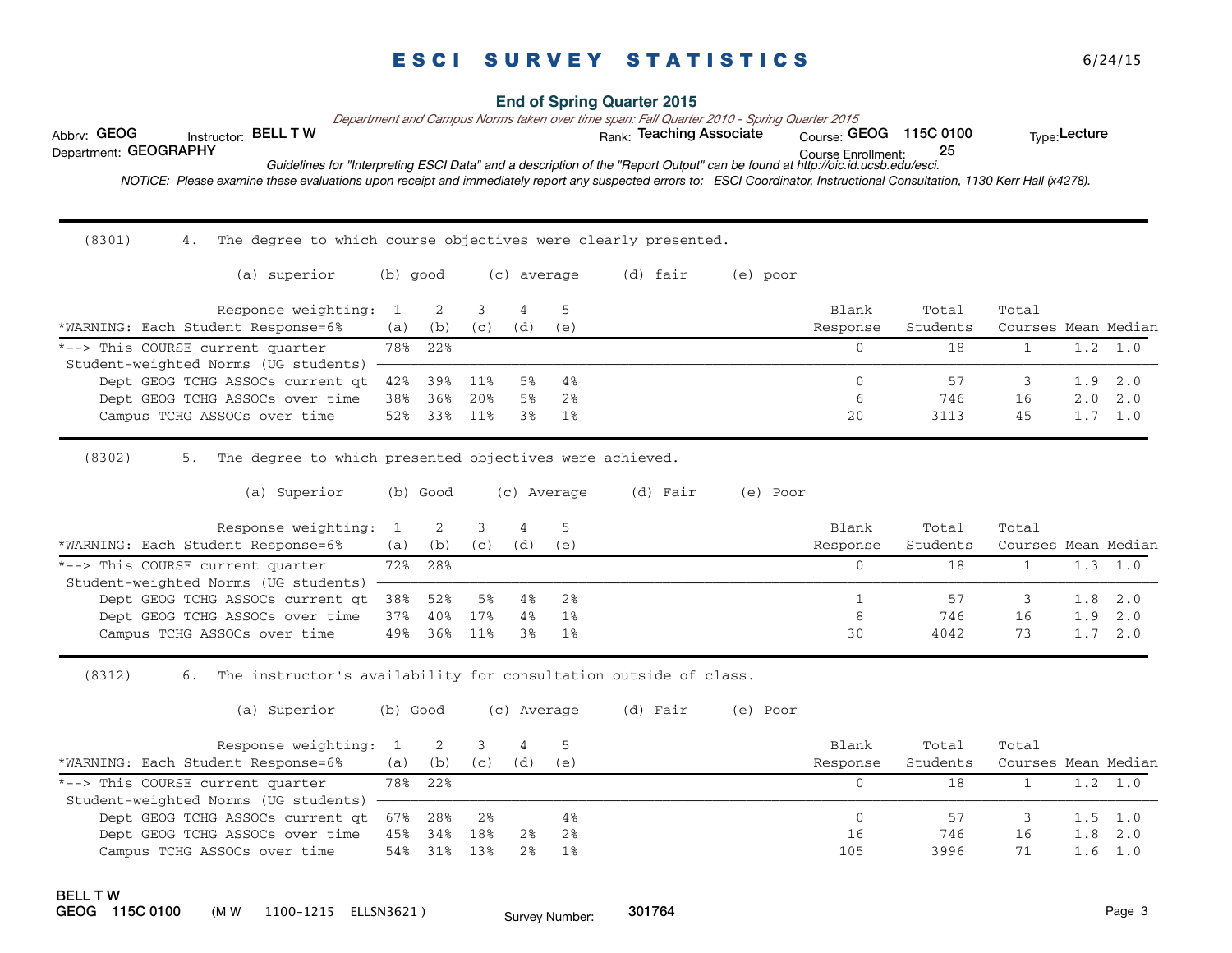| Abbrv: GEOG<br>Department: GEOGRAPHY | Instructor: BELL T W<br>NOTICE: Please examine these evaluations upon receipt and immediately report any suspected errors to: ESCI Coordinator, Instructional Consultation, 1130 Kerr Hall (x4278). |                              |                            |                                      |                             |                | <b>End of Spring Quarter 2015</b><br>Department and Campus Norms taken over time span: Fall Quarter 2010 - Spring Quarter 2015<br>Rank: Teaching Associate<br>Guidelines for "Interpreting ESCI Data" and a description of the "Report Output" can be found at http://oic.id.ucsb.edu/esci. |              | Course: GEOG 115C 0100<br>Course Enrollment: | 25                      |                                  | Type: Lecture |     |
|--------------------------------------|-----------------------------------------------------------------------------------------------------------------------------------------------------------------------------------------------------|------------------------------|----------------------------|--------------------------------------|-----------------------------|----------------|---------------------------------------------------------------------------------------------------------------------------------------------------------------------------------------------------------------------------------------------------------------------------------------------|--------------|----------------------------------------------|-------------------------|----------------------------------|---------------|-----|
|                                      |                                                                                                                                                                                                     |                              |                            |                                      |                             |                |                                                                                                                                                                                                                                                                                             |              |                                              |                         |                                  |               |     |
| (2563)                               | Your overall evaluation of the instructor's teaching of this course.<br>7.                                                                                                                          |                              |                            |                                      |                             |                |                                                                                                                                                                                                                                                                                             |              |                                              |                         |                                  |               |     |
|                                      | (a) superior                                                                                                                                                                                        |                              | $(b)$ good                 |                                      |                             | (c) average    | (d) fair                                                                                                                                                                                                                                                                                    | (e) poor     |                                              |                         |                                  |               |     |
|                                      | Response weighting:<br>*WARNING: Each Student Response=6%                                                                                                                                           | -1<br>(a)                    | 2<br>(b)                   | 3<br>(c)                             | 4<br>(d)                    | 5<br>(e)       |                                                                                                                                                                                                                                                                                             |              | Blank<br>Response                            | Total<br>Students       | Total<br>Courses Mean Median     |               |     |
|                                      | *--> This COURSE current quarter                                                                                                                                                                    | 83%                          | 17%                        |                                      |                             |                |                                                                                                                                                                                                                                                                                             |              | $\Omega$                                     | 18                      | $\mathbf{1}$                     | 1.2           | 1.0 |
|                                      | Student-weighted Norms (UG students)<br>Dept GEOG TCHG ASSOCs current qt                                                                                                                            | 44%                          | 33%                        | 18%                                  | 4%                          | 2%             |                                                                                                                                                                                                                                                                                             |              | $\Omega$                                     | 57                      | 3                                | 1.9           | 2.0 |
|                                      | Dept GEOG TCHG ASSOCs over time                                                                                                                                                                     | 35%                          | 37%                        | 18%                                  | 8%                          | 3%             |                                                                                                                                                                                                                                                                                             |              | 7                                            | 746                     | 16                               | 2.1           | 2.0 |
|                                      | Campus TCHG ASSOCs over time                                                                                                                                                                        | 35%                          | 37%                        | 18%                                  | 8%                          | 3%             |                                                                                                                                                                                                                                                                                             |              | 7                                            | 746                     | 16                               | 2.1           | 2.0 |
|                                      | (c) Other<br>Response weighting:<br>*WARNING: Each Student Response=6%<br>*--> This COURSE current quarter                                                                                          | $\overline{0}$<br>(a)<br>78% | $\mathbf{0}$<br>(b)<br>17% | (d) Undeclared<br>$\mathbf 0$<br>(C) | $\overline{0}$<br>(d)<br>6% |                |                                                                                                                                                                                                                                                                                             |              | Blank<br>Response<br>$\mathbf{0}$            | Total<br>Students<br>18 | Total<br>Courses<br>$\mathbf{1}$ |               |     |
|                                      | Student-weighted Norms (UG students)                                                                                                                                                                |                              |                            |                                      |                             |                |                                                                                                                                                                                                                                                                                             |              |                                              |                         |                                  |               |     |
|                                      | Dept GEOG TCHG ASSOCs current at                                                                                                                                                                    | 47%                          | 28%                        | 23%                                  | 2 <sup>8</sup>              |                |                                                                                                                                                                                                                                                                                             |              | $\Omega$                                     | 57                      | 3                                |               |     |
|                                      | Dept GEOG TCHG ASSOCs over time                                                                                                                                                                     | 28%                          | 21%                        | 43%                                  | 9%                          |                |                                                                                                                                                                                                                                                                                             |              | 10                                           | 746                     | 16                               |               |     |
|                                      | Campus TCHG ASSOCs over time                                                                                                                                                                        | 28%                          | 21%                        | 43%                                  | 9%                          |                |                                                                                                                                                                                                                                                                                             |              | 10                                           | 746                     | 16                               |               |     |
| (206)                                | What is your class level?<br>9.<br>(a) Freshman                                                                                                                                                     |                              | (b) Sophomore              |                                      |                             | (c) Junior     | (d) Senior                                                                                                                                                                                                                                                                                  | (e) Graduate |                                              |                         |                                  |               |     |
|                                      | Response weighting:                                                                                                                                                                                 | $\Omega$                     | $\Omega$                   | $\Omega$                             | $\Omega$                    | $\Omega$       |                                                                                                                                                                                                                                                                                             |              | <b>Blank</b>                                 | Total                   | Total                            |               |     |
|                                      | *WARNING: Each Student Response=6%                                                                                                                                                                  | (a)                          | (b)                        | (C)                                  | (d)                         | (e)            |                                                                                                                                                                                                                                                                                             |              | Response                                     | Students                | Courses                          |               |     |
|                                      | *--> This COURSE current quarter                                                                                                                                                                    |                              |                            | 17%                                  | 78%                         | 6%             |                                                                                                                                                                                                                                                                                             |              | $\Omega$                                     | 18                      | $\mathbf{1}$                     |               |     |
|                                      | Student-weighted Norms (UG students)<br>Dept GEOG TCHG ASSOCs current qt                                                                                                                            |                              | 9%                         | 32%                                  | 58%                         | 2 <sub>8</sub> |                                                                                                                                                                                                                                                                                             |              | $\mathbf{0}$                                 | 57                      | 3                                |               |     |
|                                      | Dept GEOG TCHG ASSOCs over time                                                                                                                                                                     |                              | 31% 17%                    | 24%                                  | 27%                         | $1\%$          |                                                                                                                                                                                                                                                                                             |              | 15                                           | 746                     | 16                               |               |     |
|                                      | Campus TCHG ASSOCs over time                                                                                                                                                                        | 24%                          | 17%                        | 27%                                  | 32%                         | 1%             |                                                                                                                                                                                                                                                                                             |              | 76                                           | 4685                    | 89                               |               |     |
| <b>BELL TW</b>                       |                                                                                                                                                                                                     |                              |                            |                                      |                             |                |                                                                                                                                                                                                                                                                                             |              |                                              |                         |                                  |               |     |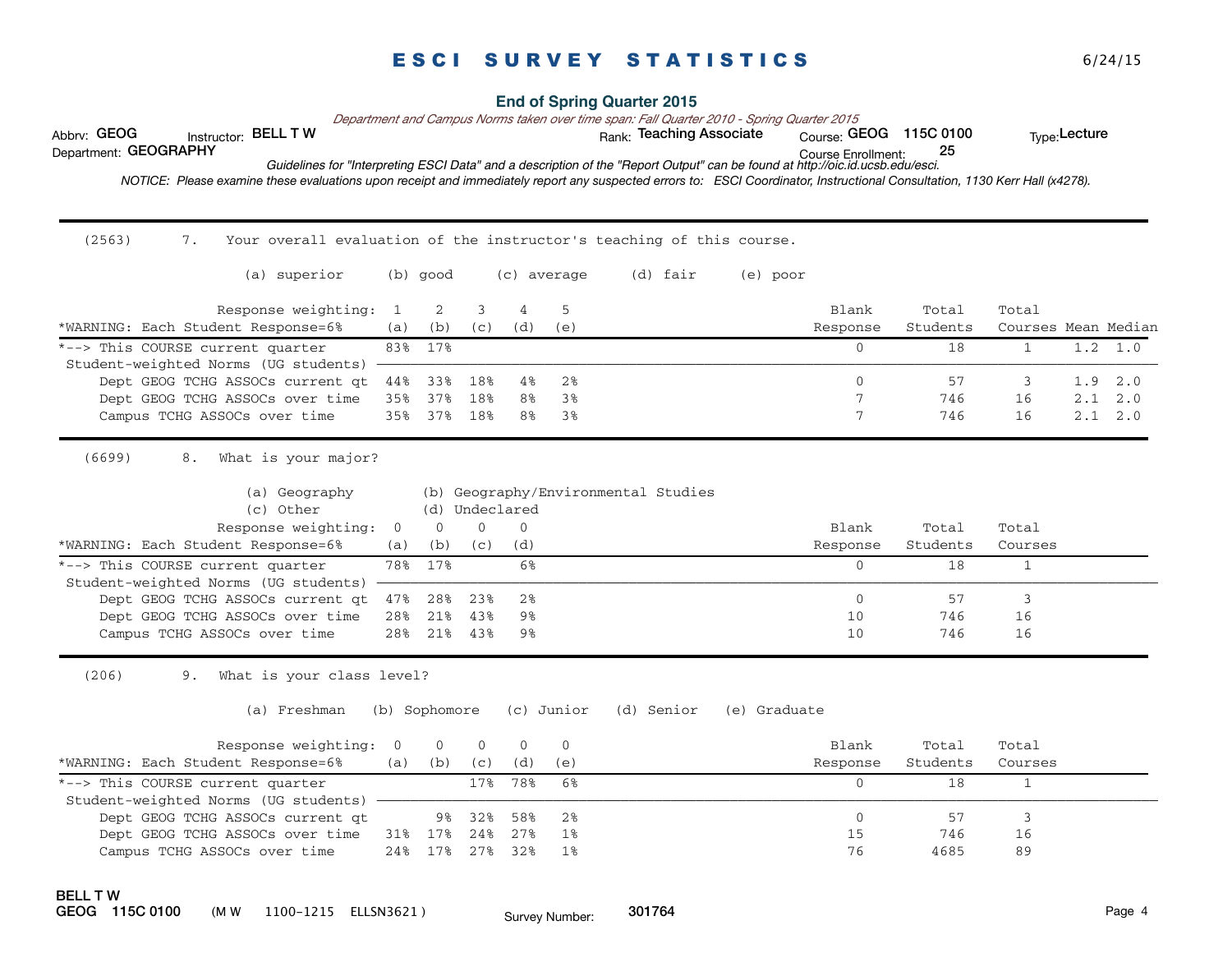| Abbrv: GEOG<br>Instructor: BELL TW<br>Department: GEOGRAPHY<br>NOTICE: Please examine these evaluations upon receipt and immediately report any suspected errors to: ESCI Coordinator, Instructional Consultation, 1130 Kerr Hall (x4278). |                |     |     |              | <b>End of Spring Quarter 2015</b><br>Department and Campus Norms taken over time span: Fall Quarter 2010 - Spring Quarter 2015<br>Rank: Teaching Associate<br>Guidelines for "Interpreting ESCI Data" and a description of the "Report Output" can be found at http://oic.id.ucsb.edu/esci. | Course: GEOG 115C 0100<br>Course Enrollment: | 25       |                     | Type: Lecture |     |
|--------------------------------------------------------------------------------------------------------------------------------------------------------------------------------------------------------------------------------------------|----------------|-----|-----|--------------|---------------------------------------------------------------------------------------------------------------------------------------------------------------------------------------------------------------------------------------------------------------------------------------------|----------------------------------------------|----------|---------------------|---------------|-----|
| (447)                                                                                                                                                                                                                                      |                |     |     |              | 10. Courses differ in their relative emphasis on theory vs. technical skills.                                                                                                                                                                                                               |                                              |          |                     |               |     |
| Where would you say this course is on this dimension?                                                                                                                                                                                      |                |     |     |              |                                                                                                                                                                                                                                                                                             |                                              |          |                     |               |     |
| (a) too much emphasis on theory<br>about the right mix<br>(b)<br>too much emphasis on technical skills<br>(C)                                                                                                                              |                |     |     |              |                                                                                                                                                                                                                                                                                             |                                              |          |                     |               |     |
| doesn't apply/don't know<br>(d)                                                                                                                                                                                                            |                |     |     |              |                                                                                                                                                                                                                                                                                             |                                              |          |                     |               |     |
| Response weighting:                                                                                                                                                                                                                        | $\overline{1}$ | 2   | 3   | $\mathbf{0}$ |                                                                                                                                                                                                                                                                                             | Blank                                        | Total    | Total               |               |     |
| *WARNING: Each Student Response=6%                                                                                                                                                                                                         | (a)            | (b) | (C) | (d)          |                                                                                                                                                                                                                                                                                             | Response                                     | Students | Courses Mean Median |               |     |
| *--> This COURSE current quarter                                                                                                                                                                                                           |                | 89% | 6%  | 6%           |                                                                                                                                                                                                                                                                                             | $\Omega$                                     | 18       | $\mathbf{1}$        | 2.1           | 2.0 |
| Student-weighted Norms (UG students)                                                                                                                                                                                                       |                |     |     |              |                                                                                                                                                                                                                                                                                             |                                              |          |                     |               |     |
| Dept GEOG TCHG ASSOCs current qt                                                                                                                                                                                                           | 11%            | 69% | 7%  | 13%          |                                                                                                                                                                                                                                                                                             | $\overline{2}$                               | 57       | 3                   | 2.0           | 2.0 |
| Dept GEOG TCHG ASSOCs over time                                                                                                                                                                                                            | 9%             | 65% | 6%  | 20%          |                                                                                                                                                                                                                                                                                             | 42                                           | 746      | 16                  | 2.0           | 2.0 |
| Campus TCHG ASSOCs over time                                                                                                                                                                                                               | 9%             | 65% | 6%  | 20%          |                                                                                                                                                                                                                                                                                             | 42                                           | 746      | 16                  | 2.0           | 2.0 |

If you have taken 4 or more Geography courses at UCSB (including this one), please complete SECTION 3 below. If you have taken fewer than 4 Geography courses within our department, you have completed the survey.

#### THANK YOU

SECTION 3: Departmental Questions

Please answer the questions below to indicate the amount of change needed to specific areas of the UCSB Geography Department.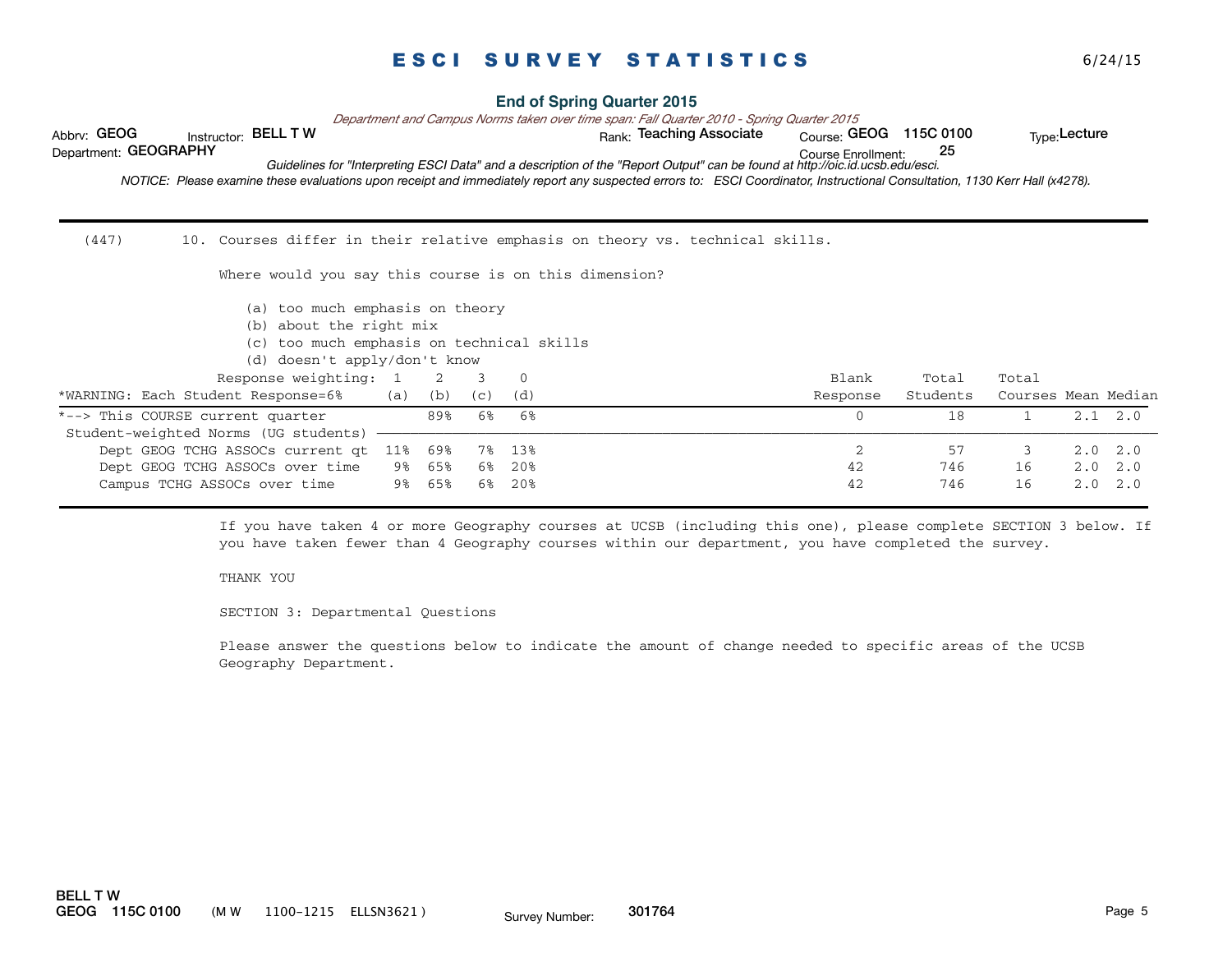| Instructor: BELL T W<br>Abbrv: GEOG<br>Department: GEOGRAPHY                                                                                                                |                  |            |            |          |                    | Department and Campus Norms taken over time span: Fall Quarter 2010 - Spring Quarter 2015<br>Rank: Teaching Associate         | Course: GEOG 115C 0100    | 25                |                              | Type: Lecture |                        |
|-----------------------------------------------------------------------------------------------------------------------------------------------------------------------------|------------------|------------|------------|----------|--------------------|-------------------------------------------------------------------------------------------------------------------------------|---------------------------|-------------------|------------------------------|---------------|------------------------|
| NOTICE: Please examine these evaluations upon receipt and immediately report any suspected errors to: ESCI Coordinator, Instructional Consultation, 1130 Kerr Hall (x4278). |                  |            |            |          |                    | Guidelines for "Interpreting ESCI Data" and a description of the "Report Output" can be found at http://oic.id.ucsb.edu/esci. | <b>Course Enrollment:</b> |                   |                              |               |                        |
|                                                                                                                                                                             |                  |            |            |          |                    |                                                                                                                               |                           |                   |                              |               |                        |
| (6533)<br>11. Course Offerings                                                                                                                                              |                  |            |            |          |                    |                                                                                                                               |                           |                   |                              |               |                        |
| no change                                                                                                                                                                   | minor change     |            |            |          | moderate change    | great change                                                                                                                  | don't                     |                   |                              |               |                        |
| necessary<br>(a)                                                                                                                                                            | necessary<br>(b) |            |            |          | necessary<br>(c)   | necessary<br>(d)                                                                                                              | know<br>(e)               |                   |                              |               |                        |
|                                                                                                                                                                             |                  |            |            |          |                    |                                                                                                                               |                           |                   |                              |               |                        |
|                                                                                                                                                                             |                  |            |            |          |                    |                                                                                                                               |                           |                   |                              |               |                        |
| Response weighting:<br>*WARNING: Each Student Response=10%                                                                                                                  | 1<br>(a)         | 2<br>(b)   | 3<br>(C)   | 4<br>(d) | $\mathbf 0$<br>(e) |                                                                                                                               | Blank<br>Response         | Total<br>Students | Total<br>Courses Mean Median |               |                        |
| *--> This COURSE current quarter                                                                                                                                            | 20%              | 50%        | 30%        |          |                    |                                                                                                                               | 8                         | 18                | $\mathbf{1}$                 |               | $2.1 \quad 2.0$        |
| Student-weighted Norms (UG students)                                                                                                                                        |                  |            |            |          |                    |                                                                                                                               |                           |                   |                              |               |                        |
| Dept GEOG TCHG ASSOCs current at<br>Dept GEOG TCHG ASSOCs over time                                                                                                         | 14%<br>30%       | 43%<br>33% | 36%<br>22% | 7%<br>9% | 6%                 |                                                                                                                               | 43<br>607                 | 57<br>746         | 3<br>16                      | 2.4           | 2.0<br>$2.1 \quad 2.0$ |
| Campus TCHG ASSOCs over time                                                                                                                                                | 30%              | 33%        | 22%        | 9%       | 6%                 |                                                                                                                               | 607                       | 746               | 16                           |               | 2.1 2.0                |
| (6534)<br>12. Course Sequencing                                                                                                                                             |                  |            |            |          |                    |                                                                                                                               |                           |                   |                              |               |                        |
| no change                                                                                                                                                                   | minor change     |            |            |          | moderate change    | great change                                                                                                                  | don't                     |                   |                              |               |                        |
| necessary                                                                                                                                                                   | necessary        |            |            |          | necessary          | necessary                                                                                                                     | know                      |                   |                              |               |                        |
| (a)                                                                                                                                                                         | (b)              |            |            |          | (c)                | (d)                                                                                                                           | (e)                       |                   |                              |               |                        |
| Response weighting:                                                                                                                                                         | 1                | 2          | 3          | 4        | $\Omega$           |                                                                                                                               | Blank                     | Total             | Total                        |               |                        |
| *WARNING: Each Student Response=10%                                                                                                                                         | (a)              | (b)        | (C)        | (d)      | (e)                |                                                                                                                               | Response                  | Students          | Courses Mean Median          |               |                        |
| *--> This COURSE current quarter<br>Student-weighted Norms (UG students)                                                                                                    | 70%              | 20%        | 10%        |          |                    |                                                                                                                               | 8                         | 18                | $\mathbf{1}$                 |               | $1.4 \quad 1.0$        |
| Dept GEOG TCHG ASSOCs current qt                                                                                                                                            | 57%              | 29%        | 14%        |          |                    |                                                                                                                               | 43                        | 57                | 3                            | 1.6           | 1.0                    |
|                                                                                                                                                                             | 55%              | 21%        | 13%        | 4%       | 7%                 |                                                                                                                               | 611                       | 746               | 16                           | 1.6           | 1.0                    |
| Dept GEOG TCHG ASSOCs over time                                                                                                                                             |                  |            |            |          |                    |                                                                                                                               |                           |                   |                              |               |                        |

### **End of Spring Quarter 2015**

BELL T W GEOG 115C 0100 (M W 1100-1215 ELLSN3621) Survey Number: 301764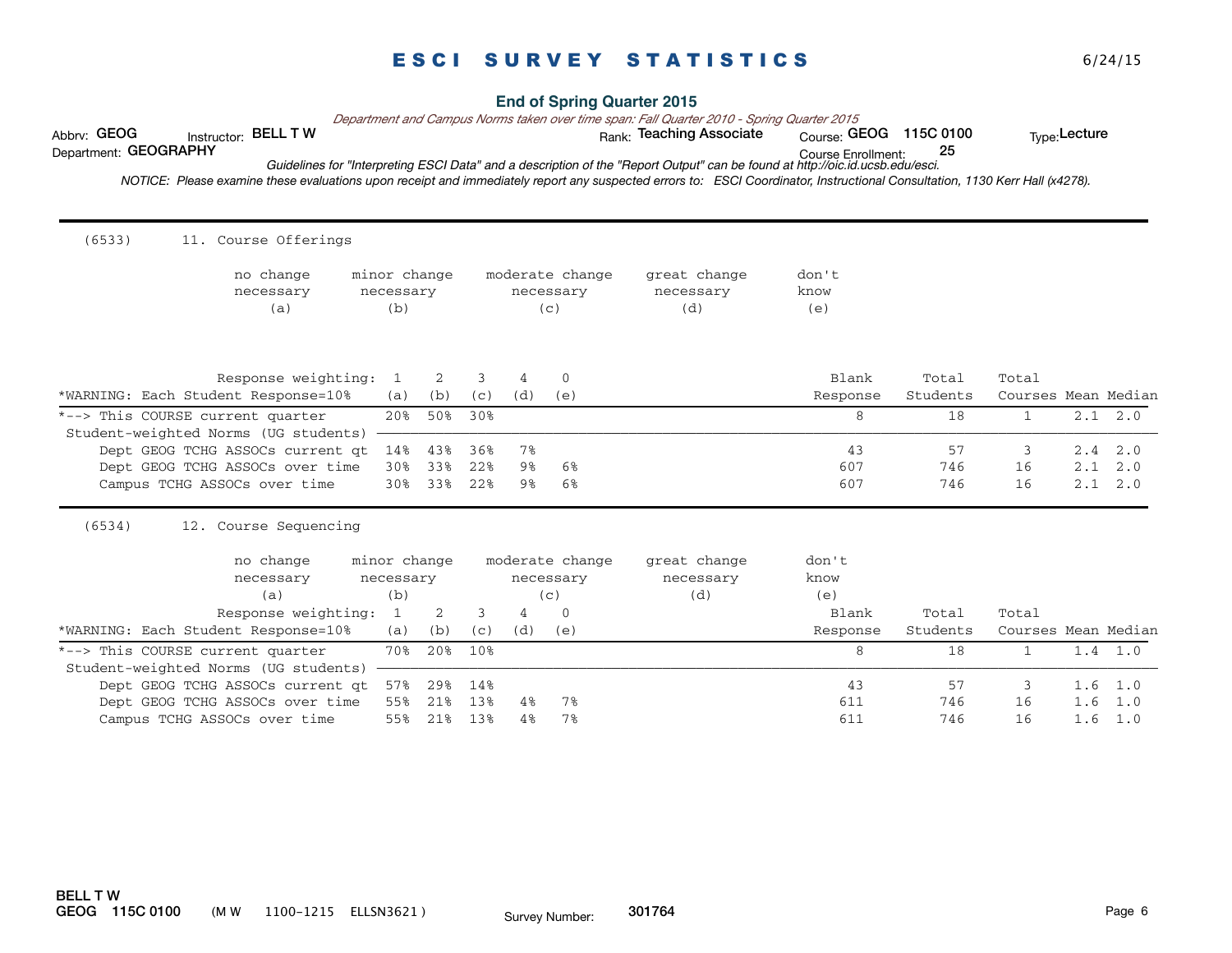### **End of Spring Quarter 2015**

*Department and Campus Norms taken over time span: Fall Quarter 2010 - Spring Quarter 2015*

Abbrv: GEOG histructor: BELL T W with the state of the Rank: Teaching Associate course: GEOG 115C 0100 the Type:Lecture

Course Enrollment: Department: GEOGRAPHY 25 *Guidelines for "Interpreting ESCI Data" and a description of the "Report Output" can be found at http://oic.id.ucsb.edu/esci.*

 *NOTICE: Please examine these evaluations upon receipt and immediately report any suspected errors to: ESCI Coordinator, Instructional Consultation, 1130 Kerr Hall (x4278).* 

| (6535)<br>13. Preparation for Majors    |                                  |     |                                     |       |                 |                                  |                      |          |                     |     |                 |
|-----------------------------------------|----------------------------------|-----|-------------------------------------|-------|-----------------|----------------------------------|----------------------|----------|---------------------|-----|-----------------|
| no change<br>necessary<br>(a)           | minor change<br>necessary<br>(b) |     | moderate change<br>necessary<br>(c) |       |                 | great change<br>necessary<br>(d) | don't<br>know<br>(e) |          |                     |     |                 |
| Response weighting:                     | 1                                | 2   | 3                                   | 4     | $\Omega$        |                                  | Blank                | Total    | Total               |     |                 |
| *WARNING: Each Student Response=10%     | (a)                              | (b) | (C)                                 | (d)   | (e)             |                                  | Response             | Students | Courses Mean Median |     |                 |
| *--> This COURSE current quarter        | 50%                              | 30% | 20%                                 |       |                 |                                  | 8                    | 18       | $\mathbf{1}$        |     | $1.7 \quad 1.5$ |
| Student-weighted Norms (UG students)    |                                  |     |                                     |       |                 |                                  |                      |          |                     |     |                 |
| Dept GEOG TCHG ASSOCs current at        | 57%                              | 21% | 21%                                 |       |                 |                                  | 43                   | 57       | 3                   | 1.6 | 1.0             |
| Dept GEOG TCHG ASSOCs over time         | 60%                              | 16% | 10%                                 | $4\%$ | 10%             |                                  | 610                  | 746      | 16                  |     | $1.5 \quad 1.0$ |
| Campus TCHG ASSOCs over time            | 60%                              | 16% | 10%                                 | $4\%$ | 10%             |                                  | 610                  | 746      | 16                  |     | $1.5 \quad 1.0$ |
| (6536)<br>14. Laboratories<br>no change | minor change                     |     |                                     |       | moderate change | great change                     | don't                |          |                     |     |                 |
| necessary                               | necessary                        |     |                                     |       | necessary       | necessary                        | know                 |          |                     |     |                 |
| (a)                                     | (b)                              |     |                                     |       | (c)             | (d)                              | (e)                  |          |                     |     |                 |
| Response weighting:                     | 1                                | 2   | 3                                   | 4     | $\Omega$        |                                  | Blank                | Total    | Total               |     |                 |
| *WARNING: Each Student Response=10%     | (a)                              | (b) | (c)                                 | (d)   | (e)             |                                  | Response             | Students | Courses Mean Median |     |                 |
| *--> This COURSE current quarter        | 40%                              | 30% | 30%                                 |       |                 |                                  | 8                    | 18       | 1                   |     | 1.9 2.0         |
| Student-weighted Norms (UG students)    |                                  |     |                                     |       |                 |                                  |                      |          |                     |     |                 |
| Dept GEOG TCHG ASSOCs current at        | 36%                              | 29% | 29%                                 |       | 7%              |                                  | 43                   | 57       | 3                   | 1.9 | 2.0             |
| Dept GEOG TCHG ASSOCs over time         | 57%                              | 21% | 10%                                 | 3%    | 8%              |                                  | 612                  | 746      | 16                  | 1.6 | 1.0             |
| Campus TCHG ASSOCs over time            | 57%                              | 21% | 10%                                 | 3%    | 8%              |                                  | 612                  | 746      | 16                  | 1.6 | 1.0             |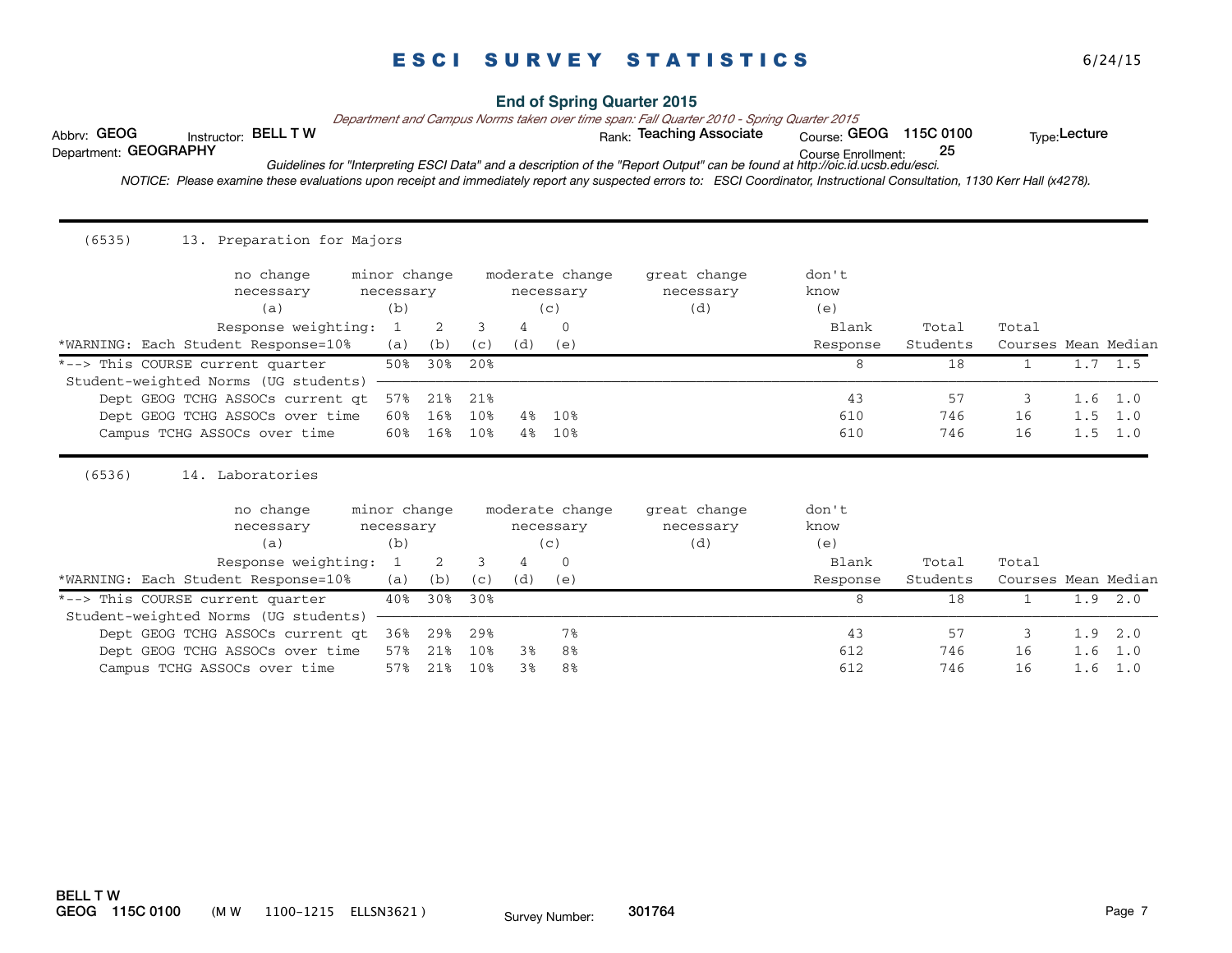### **End of Spring Quarter 2015**

*Department and Campus Norms taken over time span: Fall Quarter 2010 - Spring Quarter 2015*

Abbrv: GEOG histructor: BELL T W with the state of the Rank: Teaching Associate course: GEOG 115C 0100 the Type:Lecture

Course Enrollment: Department: GEOGRAPHY 25

*Guidelines for "Interpreting ESCI Data" and a description of the "Report Output" can be found at http://oic.id.ucsb.edu/esci.*

 *NOTICE: Please examine these evaluations upon receipt and immediately report any suspected errors to: ESCI Coordinator, Instructional Consultation, 1130 Kerr Hall (x4278).* 

| (6537)<br>15. Discussion Sections              |              |     |                |                |                 |              |          |          |                     |     |                 |
|------------------------------------------------|--------------|-----|----------------|----------------|-----------------|--------------|----------|----------|---------------------|-----|-----------------|
| no change                                      | minor change |     |                |                | moderate change | great change | don't    |          |                     |     |                 |
| necessary                                      | necessary    |     |                |                | necessary       | necessary    | know     |          |                     |     |                 |
| (a)                                            | (b)          |     |                |                | (c)             | (d)          | (e)      |          |                     |     |                 |
| Response weighting:                            | 1            | 2   | 3              | 4              | $\Omega$        |              | Blank    | Total    | Total               |     |                 |
| *WARNING: Each Student Response=10%            | (a)          | (b) | (c)            | (d)            | (e)             |              | Response | Students | Courses Mean Median |     |                 |
| *--> This COURSE current quarter               | 60%          | 30% | 10%            |                |                 |              | 8        | 18       | $\mathbf{1}$        |     | $1.5 \t1.0$     |
| Student-weighted Norms (UG students)           |              |     |                |                |                 |              |          |          |                     |     |                 |
| Dept GEOG TCHG ASSOCs current at               | 50%          | 29% | 21%            |                |                 |              | 43       | 57       | 3                   |     | $1.7 \quad 1.5$ |
| Dept GEOG TCHG ASSOCs over time                | 58%          | 21% | 14%            | 2%             | $4\%$           |              | 609      | 746      | 16                  | 1.6 | 1.0             |
| Campus TCHG ASSOCs over time                   | 58%          | 21% | 14%            | 2 <sup>8</sup> | $4\%$           |              | 609      | 746      | 16                  |     | $1.6$ 1.0       |
| (6538)<br>Faculty Advising<br>16.<br>no change | minor change |     |                |                | moderate change | great change | don't    |          |                     |     |                 |
| necessary                                      | necessary    |     |                |                | necessary       | necessary    | know     |          |                     |     |                 |
| (a)                                            | (b)          |     |                |                | (c)             | (d)          | (e)      |          |                     |     |                 |
| Response weighting:                            | 1            | 2   | 3              | 4              | $\Omega$        |              | Blank    | Total    | Total               |     |                 |
| *WARNING: Each Student Response=10%            | (a)          | (b) | (c)            | (d)            | (e)             |              | Response | Students | Courses Mean Median |     |                 |
| *--> This COURSE current quarter               | 50%          | 30% | 10%            | 10%            |                 |              | 8        | 18       | $\mathbf{1}$        |     | $1.8$ 1.5       |
| Student-weighted Norms (UG students)           |              |     |                |                |                 |              |          |          |                     |     |                 |
| Dept GEOG TCHG ASSOCs current at               | 43%          | 29% | 14%            | 7%             | 7%              |              | 43       | 57       | 3                   |     | $1.8$ $2.0$     |
| Dept GEOG TCHG ASSOCs over time                | 60%          | 18% | 8 <sup>8</sup> | $7\%$          | 7%              |              | 609      | 746      | 16                  | 1.6 | 1.0             |
| Campus TCHG ASSOCs over time                   | 60%          | 18% | 8%             | 7%             | 7%              |              | 609      | 746      | 16                  | 1.6 | 1.0             |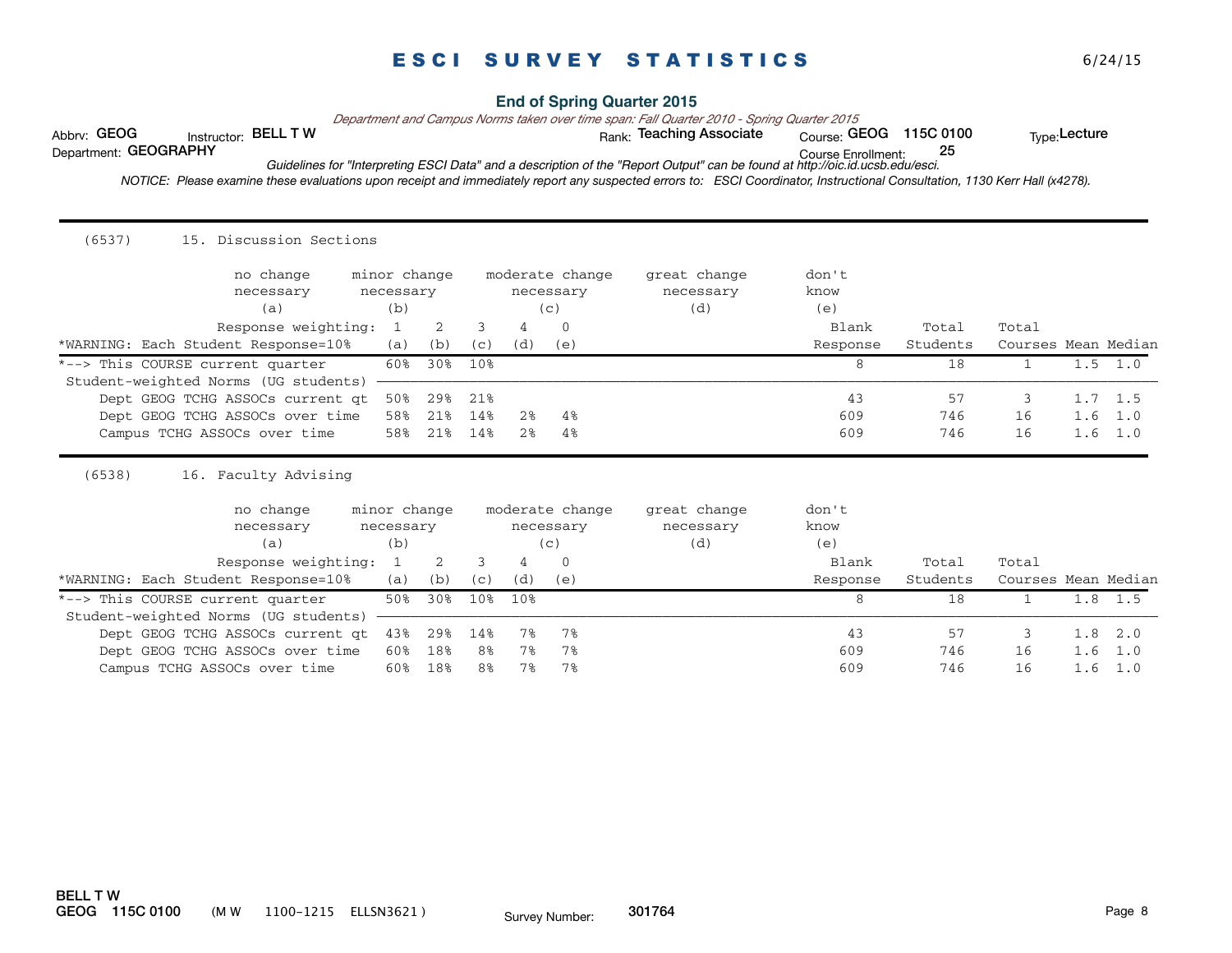### **End of Spring Quarter 2015**

*Department and Campus Norms taken over time span: Fall Quarter 2010 - Spring Quarter 2015*

Abbrv: GEOG histructor: BELL T W with the state of the Rank: Teaching Associate course: GEOG 115C 0100 the Type:Lecture

Course Enrollment: Department: GEOGRAPHY 25

*Guidelines for "Interpreting ESCI Data" and a description of the "Report Output" can be found at http://oic.id.ucsb.edu/esci.*

 *NOTICE: Please examine these evaluations upon receipt and immediately report any suspected errors to: ESCI Coordinator, Instructional Consultation, 1130 Kerr Hall (x4278).* 

| (6539)<br>17. Facilities & Equipment                                                                        |                           |            |           |                              |          |                           |          |               |           |                     |     |                                    |
|-------------------------------------------------------------------------------------------------------------|---------------------------|------------|-----------|------------------------------|----------|---------------------------|----------|---------------|-----------|---------------------|-----|------------------------------------|
| no change<br>necessary                                                                                      | minor change<br>necessary |            |           | moderate change<br>necessary |          | great change<br>necessary |          | don't<br>know |           |                     |     |                                    |
| (a)                                                                                                         | (b)                       |            |           |                              | (c)      | (d)                       |          | (e)           |           |                     |     |                                    |
| Response weighting:                                                                                         | 1                         | 2          | 3         | 4                            | 0        |                           |          | Blank         | Total     | Total               |     |                                    |
| *WARNING: Each Student Response=10%                                                                         | (a)                       | (b)        | (c)       | (d)                          | (e)      |                           |          | Response      | Students  | Courses Mean Median |     |                                    |
| *--> This COURSE current quarter                                                                            | 80%                       | 10%        | 10%       |                              |          |                           |          | 8             | 18        | $\mathbf{1}$        |     | $1.3 \quad 1.0$                    |
| Student-weighted Norms (UG students)                                                                        |                           |            |           |                              |          |                           |          |               |           |                     |     |                                    |
| Dept GEOG TCHG ASSOCs current at<br>Dept GEOG TCHG ASSOCs over time                                         | 62%<br>62%                | 15%<br>18% | 15%<br>8% | 4%                           | 8%<br>8% |                           |          | 44<br>613     | 57<br>746 | 3<br>16             |     | $1.5 \quad 1.0$<br>$1.5 \quad 1.0$ |
| Campus TCHG ASSOCs over time                                                                                | 62%                       | 18%        | 8%        | 4%                           | 8%       |                           |          | 613           | 746       | 16                  |     | $1.5 \quad 1.0$                    |
| (6540)<br>18. Please rate the overall quality of teaching you have received in the<br>Geography department. |                           |            |           |                              |          |                           |          |               |           |                     |     |                                    |
| (a) superior                                                                                                | (b) good                  |            |           | (c) average                  |          | (d) fair                  | (e) poor |               |           |                     |     |                                    |
| Response weighting:                                                                                         |                           | 2          | 3         | 4                            | 5        |                           |          | Blank         | Total     | Total               |     |                                    |
| *WARNING: Each Student Response=10%                                                                         | (a)                       | (b)        | (c)       | (d)                          | (e)      |                           |          | Response      | Students  | Courses Mean Median |     |                                    |
| *--> This COURSE current quarter                                                                            | 70%                       | 30%        |           |                              |          |                           |          | 8             | 18        | $\mathbf{1}$        |     | $1.3 \quad 1.0$                    |
| Student-weighted Norms (UG students)                                                                        |                           |            |           |                              |          |                           |          |               |           |                     |     |                                    |
| Dept GEOG TCHG ASSOCs current at                                                                            | 54%                       | 31%        | 15%       |                              |          |                           |          | 44            | 57        | 3                   | 1.6 | 1.0                                |
| Dept GEOG TCHG ASSOCs over time                                                                             | 47%                       | 35%        | 12%       | 2%                           | $4\%$    |                           |          | 607           | 746       | 16                  | 1.8 | 2.0                                |
| Campus TCHG ASSOCs over time                                                                                | 47%                       | 35%        | 12%       | 2 <sup>8</sup>               | 4%       |                           |          | 607           | 746       | 16                  | 1.8 | 2.0                                |